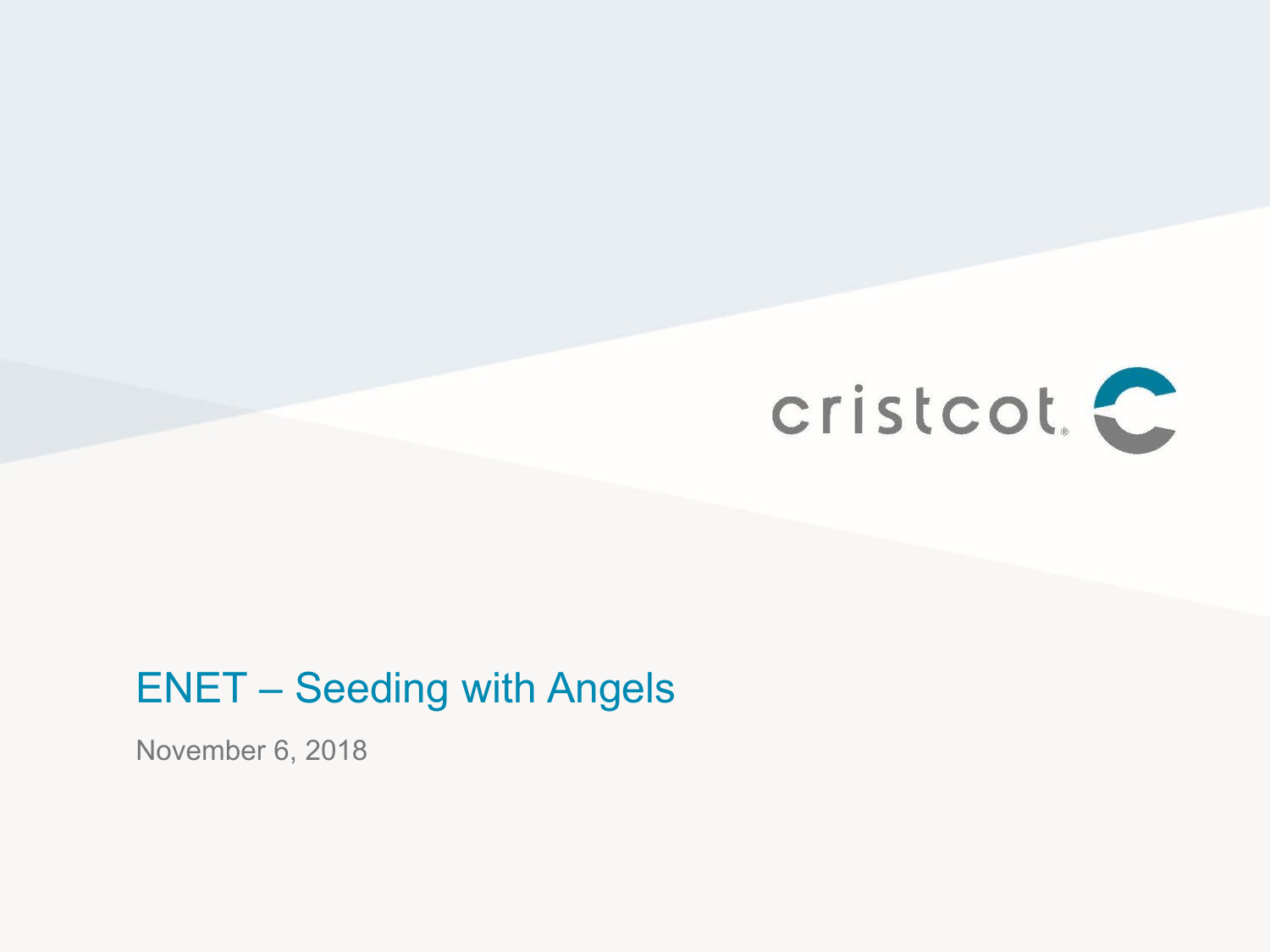### Background of the Speaker: Jennifer Davagian

- Transitioned into the biotech field over 10 years ago with no education, training or background
- Cristcot is the 3<sup>rd</sup> company for Ms Davagian
- Developed and branded a product that NO ONE wants to buy… and yet, they are buying
- Named inventor on drug, device and manufacturing patents
- Expert in FDA regulations and navigating regulatory pathways
- Today Cristcot specializes in drug development and drug delivery platforms; the first Rx drug is entering Phase 3 trial for induction of remission of ulcerative colitis

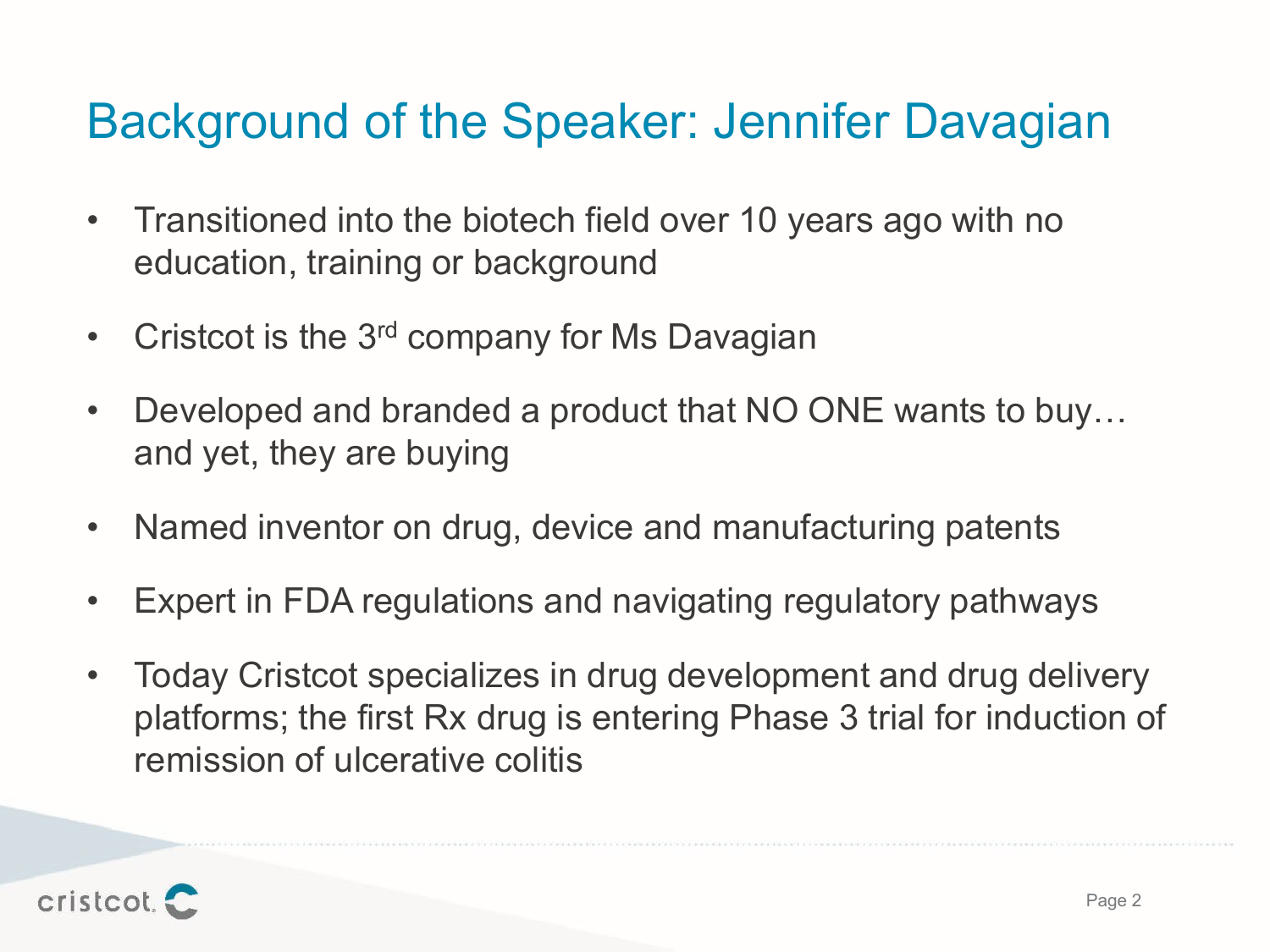### Cristcot Company Highlights

- Innovative pharmaceutical company with a patented suppository drug delivery platform utilizing the 505(b)(2) regulatory pathway targeting formulations with:
	- $\triangleright$  High volume and low competitive landscape
	- $\triangleright$  Ability to use the proprietary formulation and platform technology to revitalize old, but trusted pharmaceuticals thus leading to *EXTENSIVE* pipeline opportunity
	- $\triangleright$  Relatively similar efficacy but lower dosages or improved shelf life
- Developed a hydrocortisone acetate (HCA) suppository therapy for ulcerative colitis (UC) and hemorrhoids
	- $\triangleright$  Patented suppository formulation + patented platform applicator technology
	- Entering Phase 3 Trial in 2018 with over 40 investigational sites already recruited
- Second pipeline drug identified requires NO clinical trials and would be an ANDA filing
- Strong intellectual property; device utility, formulation, drug release profile, testing methods and manufacturing patents issued and pending around the world extending through 2029-2036

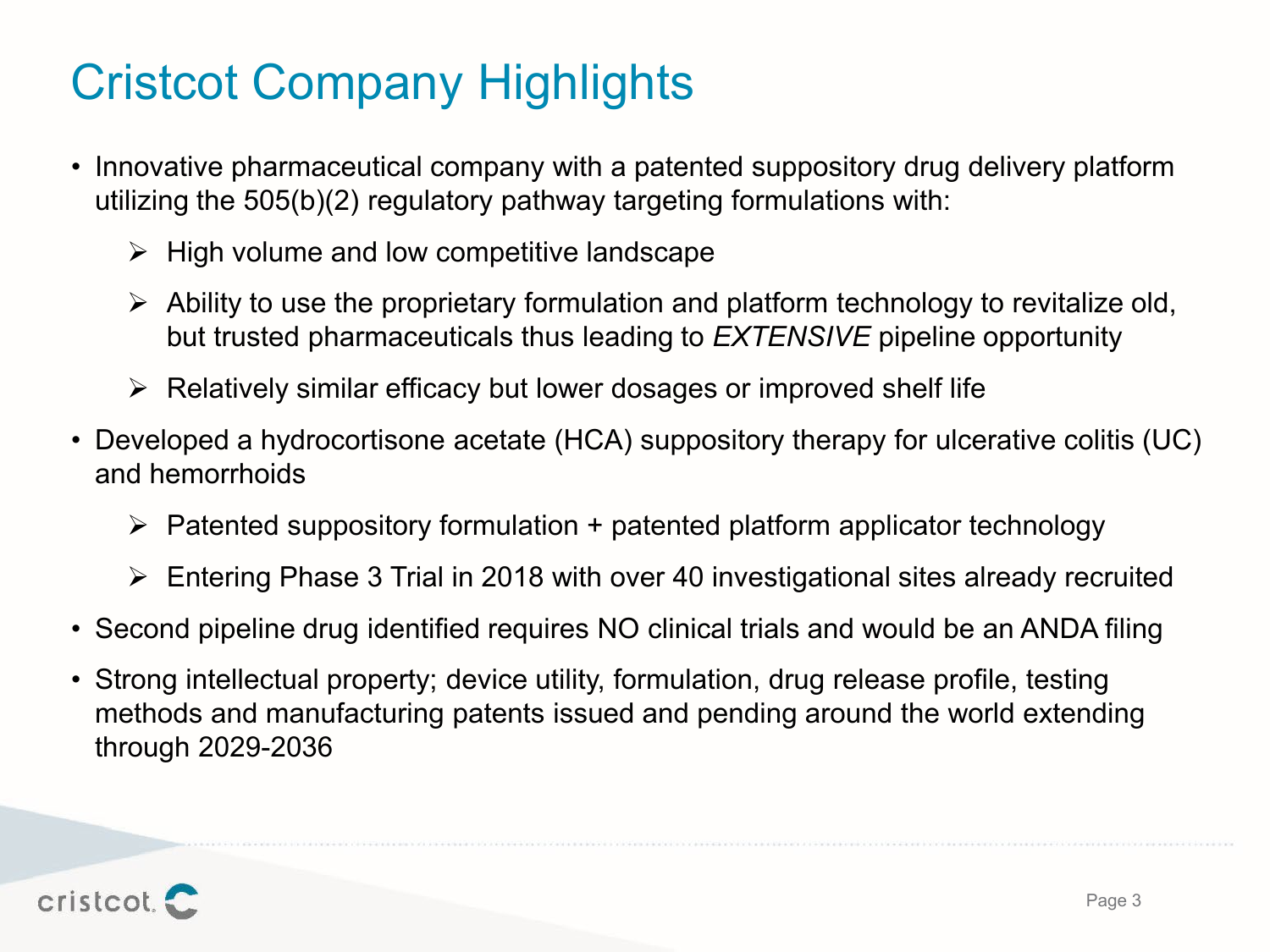# Attracting Investors to the opportunity

#### Our Challenge:

Selling a product that NO one wants to buy



#### When the investment is hard to explain in 2 sentences

- Develop a language to talk about that which is uncomfortable
- Articulate the problem such that it can affect **anyone**, including the investor or their family
- End with highlighting the biggest milestone achievement for Cristcot, in the early stages of attracting Angel investors, the biggest highlight was the fact that I was alive and living a quality life

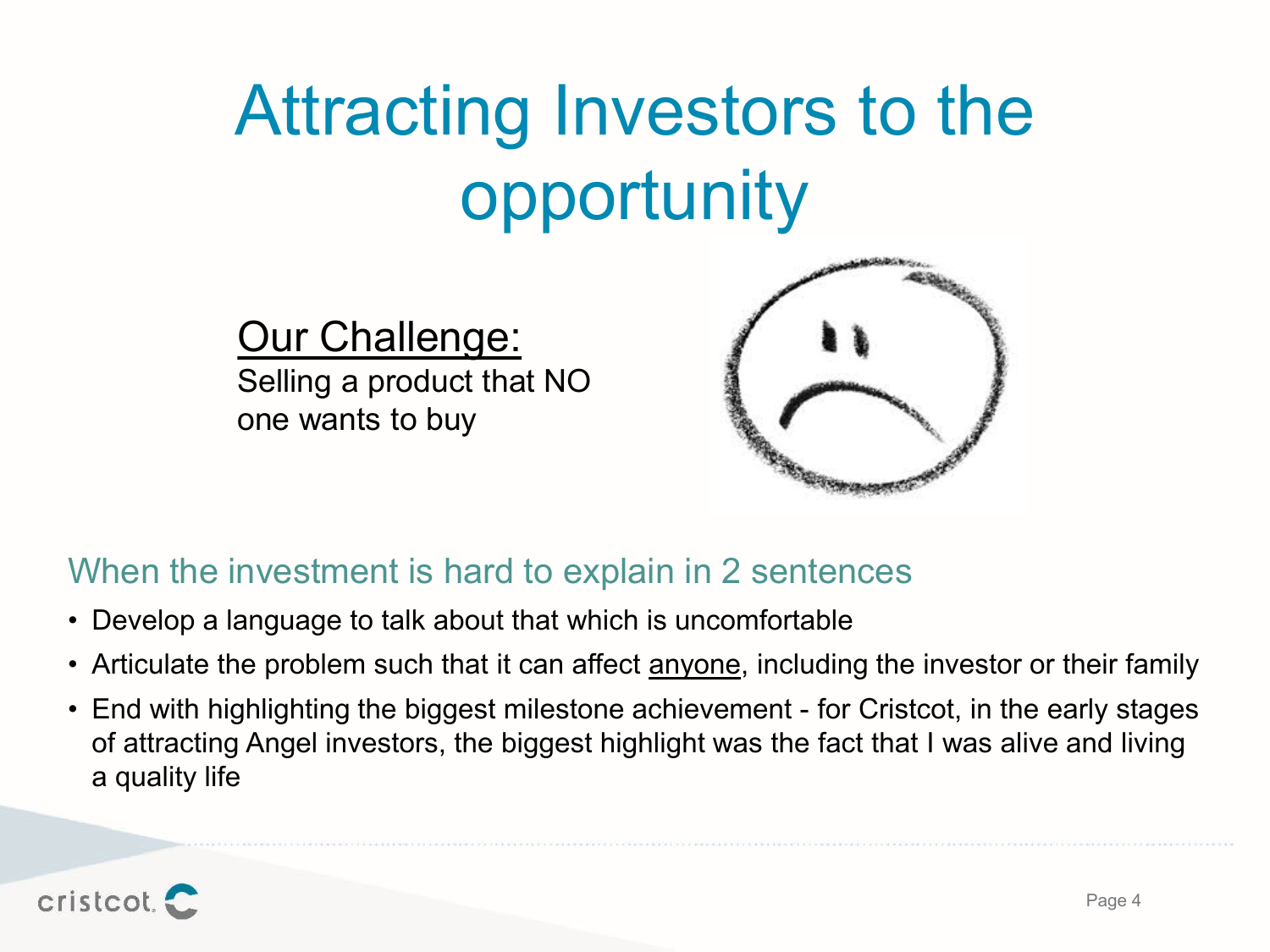## Ask for help and guidance, not investment

A brief telephone call, an in-person meeting – ask for help

- The most successful investment opportunities came about when we were asking for advice in decision making for a negotiation of a deal, a financial decision or hiring decision
- Share the story of the company in a logical, practiced way, mention the fundraising at the end of the presentation
- Share Company key points of struggle or challenge at the moment and ask for advice

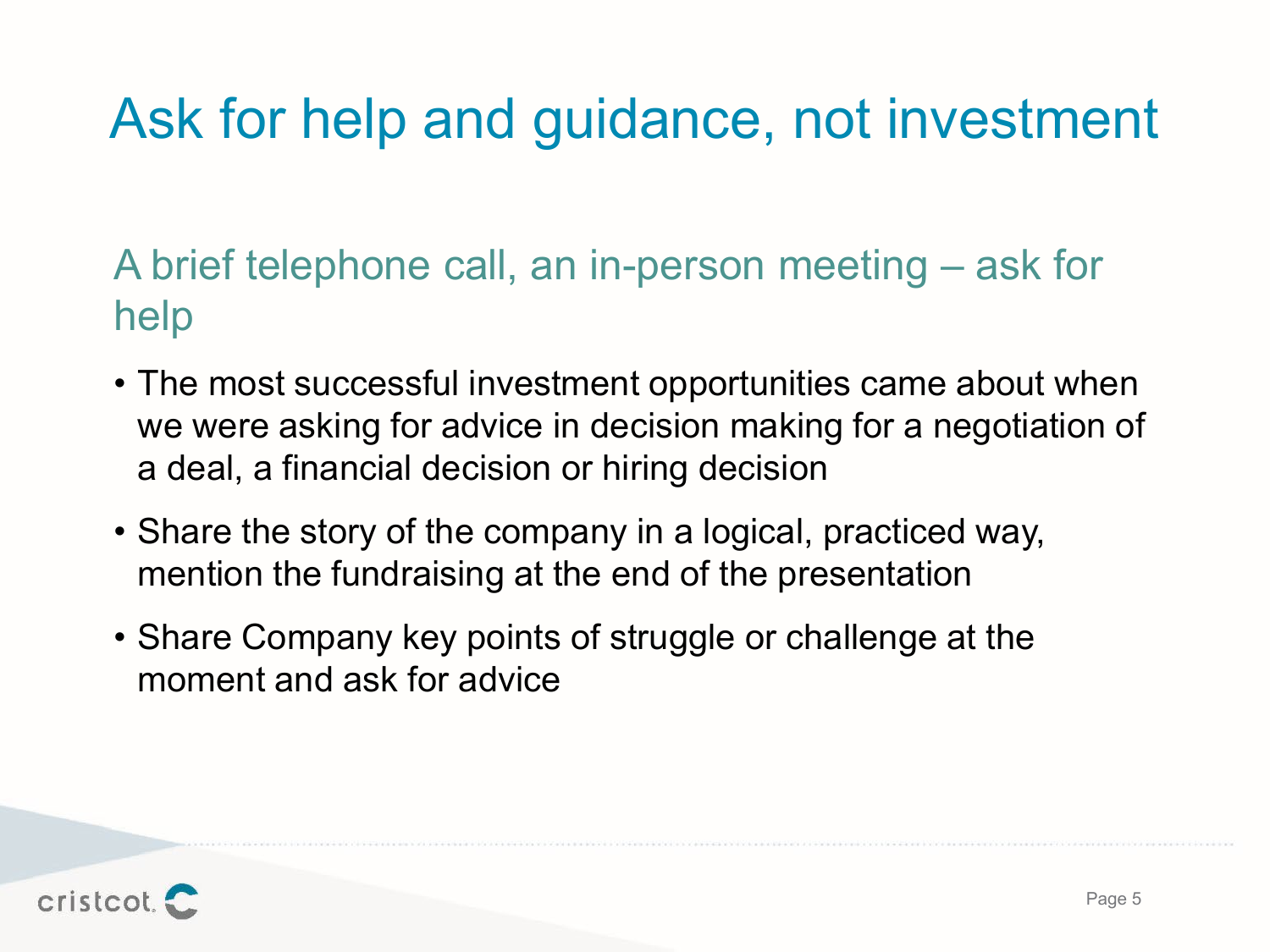

# Prepare for Diligence

1. Clean up the mess, both electronically and paper

> 2. Prepare a comprehensive Non-Confidential collection of data and use a controlled electronic data room

3. Hold only the highest Confidential data until there is a commitment to invest or a signed CDA



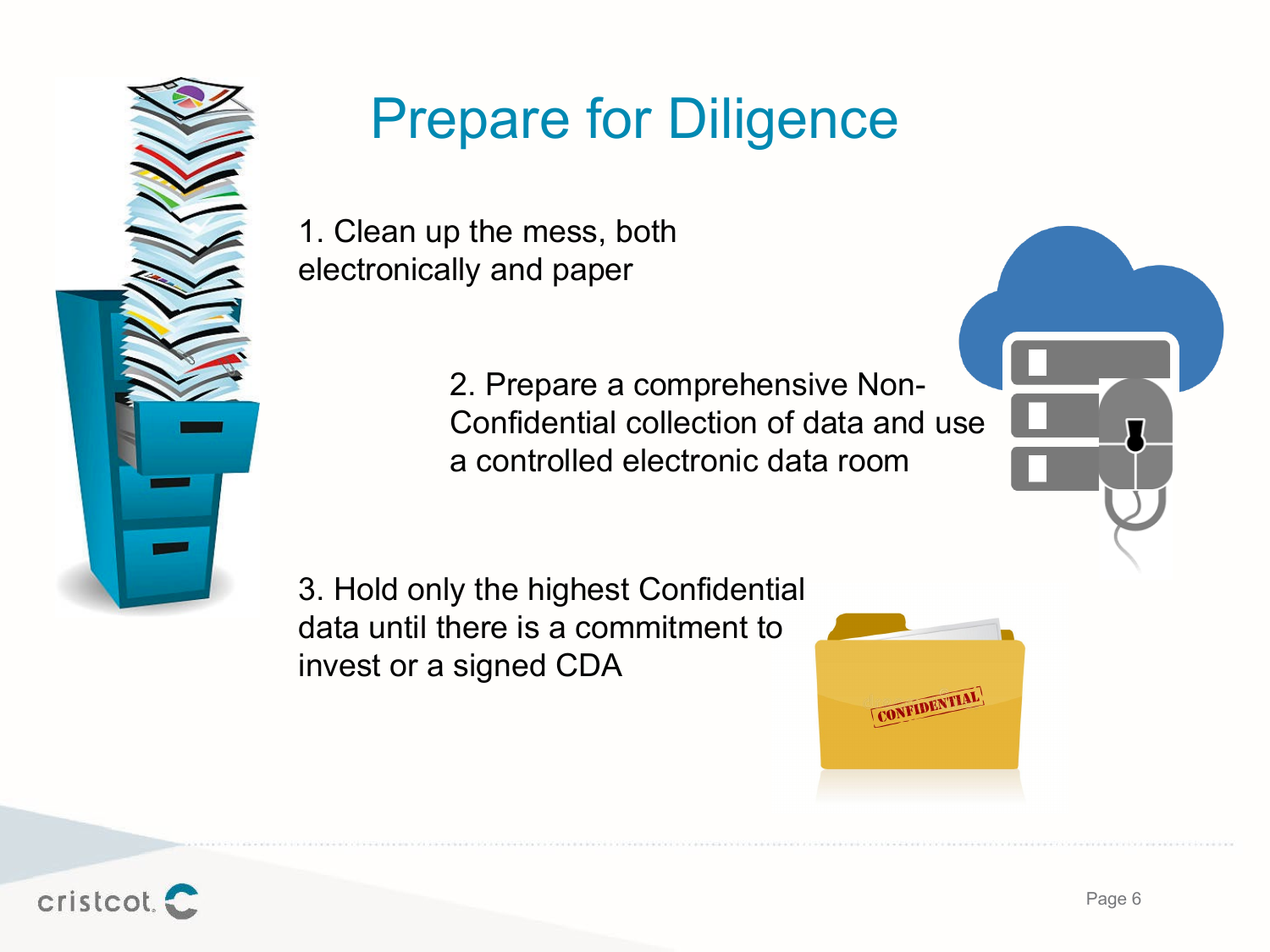# Successful Fundraising Strategies

### Always…

- Be genuine and honest
- Say thank you for time and advice
- Keep connected, if it makes sense

#### Never…

- Say that no other Company/person is doing what your Company is doing
- Argue about the advice given (it's not worth your time)
- Immediately ask for CDA or investment or introductions

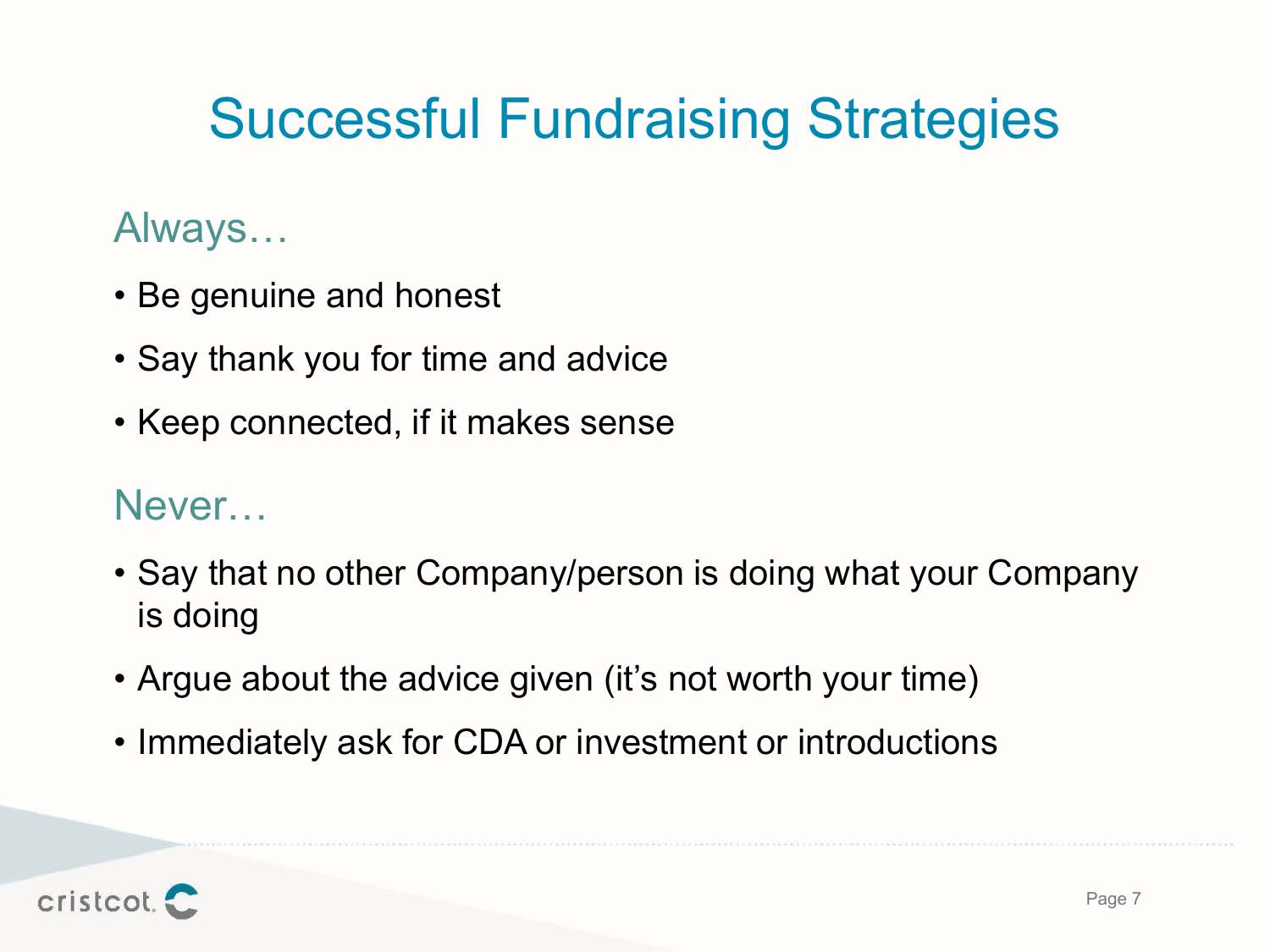### How to be selective

If you are in the enviable position to choose the investors for your company, select with care

Share a meal – observe how they interact with the servers and the others who may be present

Ask for references - speak to other entrepreneurs who have investment through the individual or group of investors

If the investor is to join the company Board (which is customary for lead investors) be detailed in your expectations of their participation – how many meetings, how will expenses be handled, the compensation structure – you will learn a lot about the person through this discussion

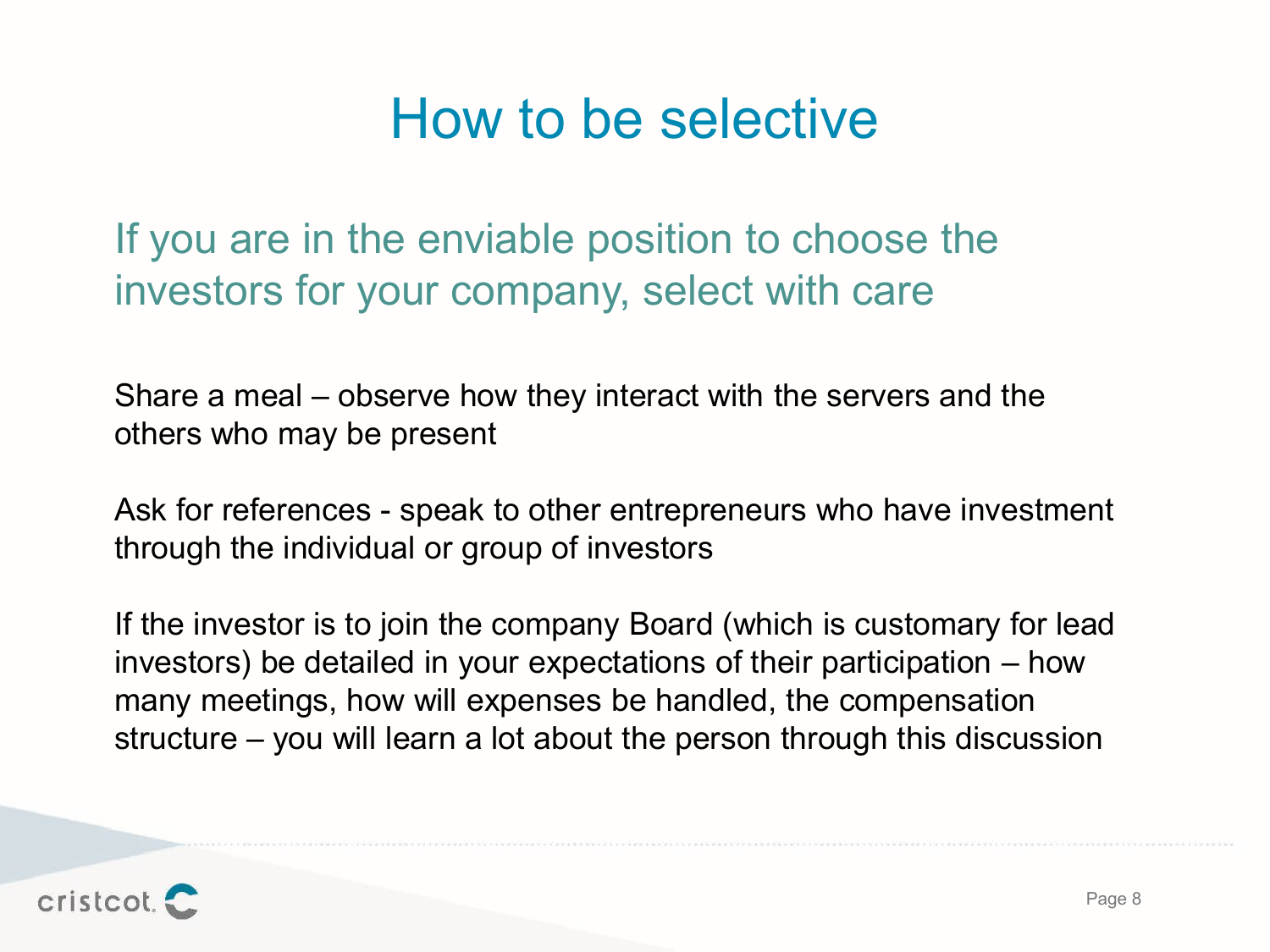### After the Investment

### Keep strong lines of communication

• Maintain a consistent schedule of investor updates

(at least every quarter, and keep documented via email)

- Share the bad news, as well as the good
- Hold a minimum of 1 Company investor meeting per year
- Be responsive to financial document requests (24-48 hours)
- When you plan a follow-on investment round prepare your current investors by notifying them WELL IN ADVANCE
- When negotiating the terms of a subsequent round, negotiate hard to maintain the liquidation and preferences of the early investors